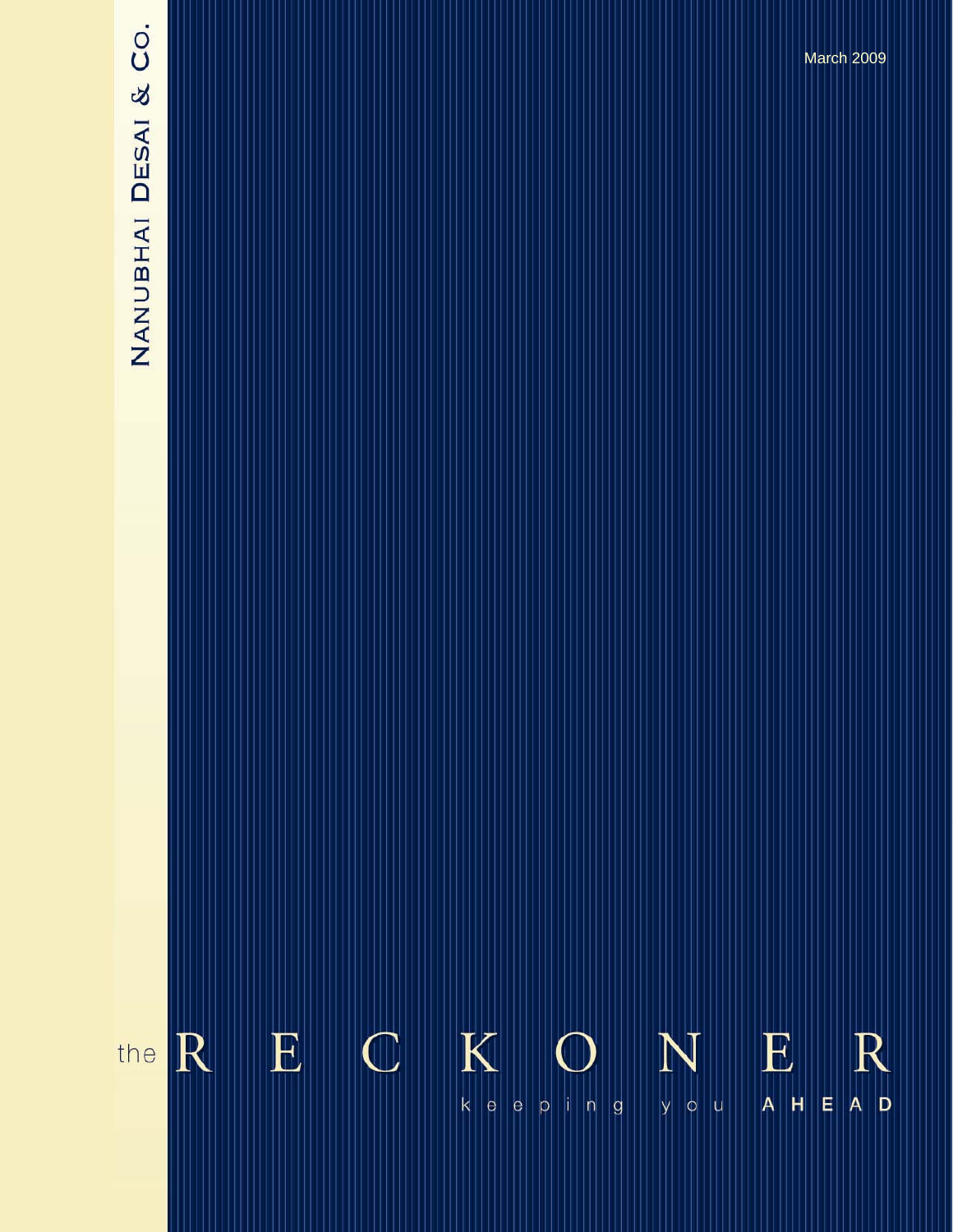# **Contents**

# **DISCLAIMER AND STATUTORY NOTICE.........19**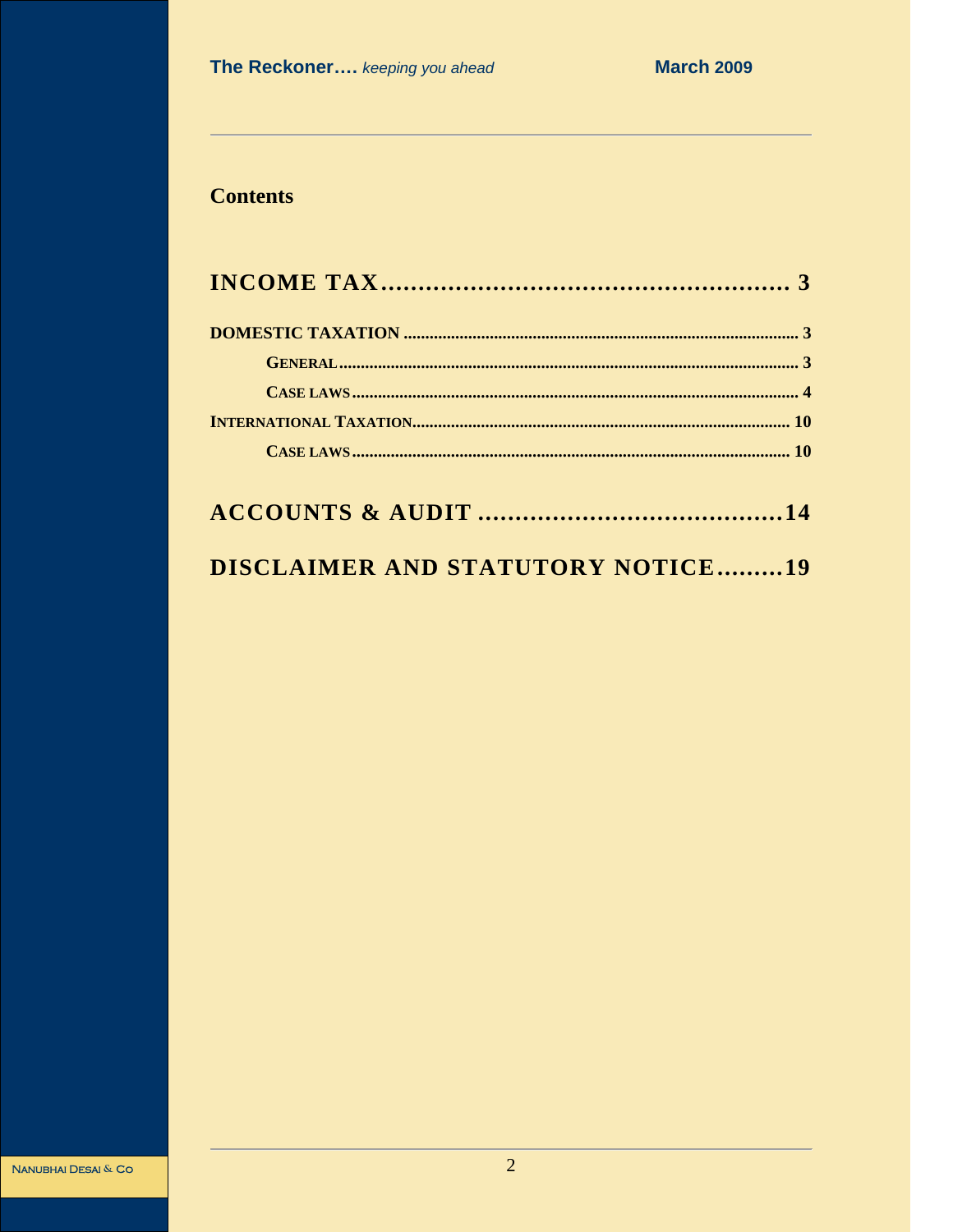# **INCOME TAX**

# **DOMESTIC TAXATION**

# **GENERAL**

### **CLARIFICATION REGARDING DEDUCTION UNDER SECTION 10B**

The Central Board of Direct Taxes (CBDT) has instructed income-tax officials to allow export-oriented units (EOUs) approved by development commissioners to claim tax exemption, ending the uncertainty over tax benefits to EOUs.

It has been decided that an approval granted by the development commissioner in the case of an export-oriented unit set up in an export processing zone will be considered valid, once such an approval is ratified by the board of approvals (BoA) for EOU scheme.

## **INCOME-TAX (FIFTH AMENDMENT) RULES, 2009 - AMENDMENT IN RULE 67**

Vide notification no 24/2009; CBDT has amended Rule 67 by notifying the Income-tax (Fifth Amendment) Rules, 2009. CBDT has amended sub rule (2) of Rule 67.

Sub rule two prescribes the manner of investments referred in sub rule (1) of Rule 67. It describes the investment pattern and maximum percentage amount to be invested in government securities/ other securities/units of mutual fund, debt securities/ term deposits/ rupee bonds, money market instruments and shares of the companies/ equity linked schemes of mutual funds.

Following amendments are also provided vide said notification:

- 1. any moneys received on the maturity of investments made prior to the 1st day of April, 2009, reduced by obligatory outgoings, shall be invested in accordance with the manner of investment specified in this sub-rule
- 2. the investment pattern specified in this sub-rule may be achieved by the end of the previous year; so however that at no time during the year investment in any category should exceed by more than ten per cent of the limit prescribed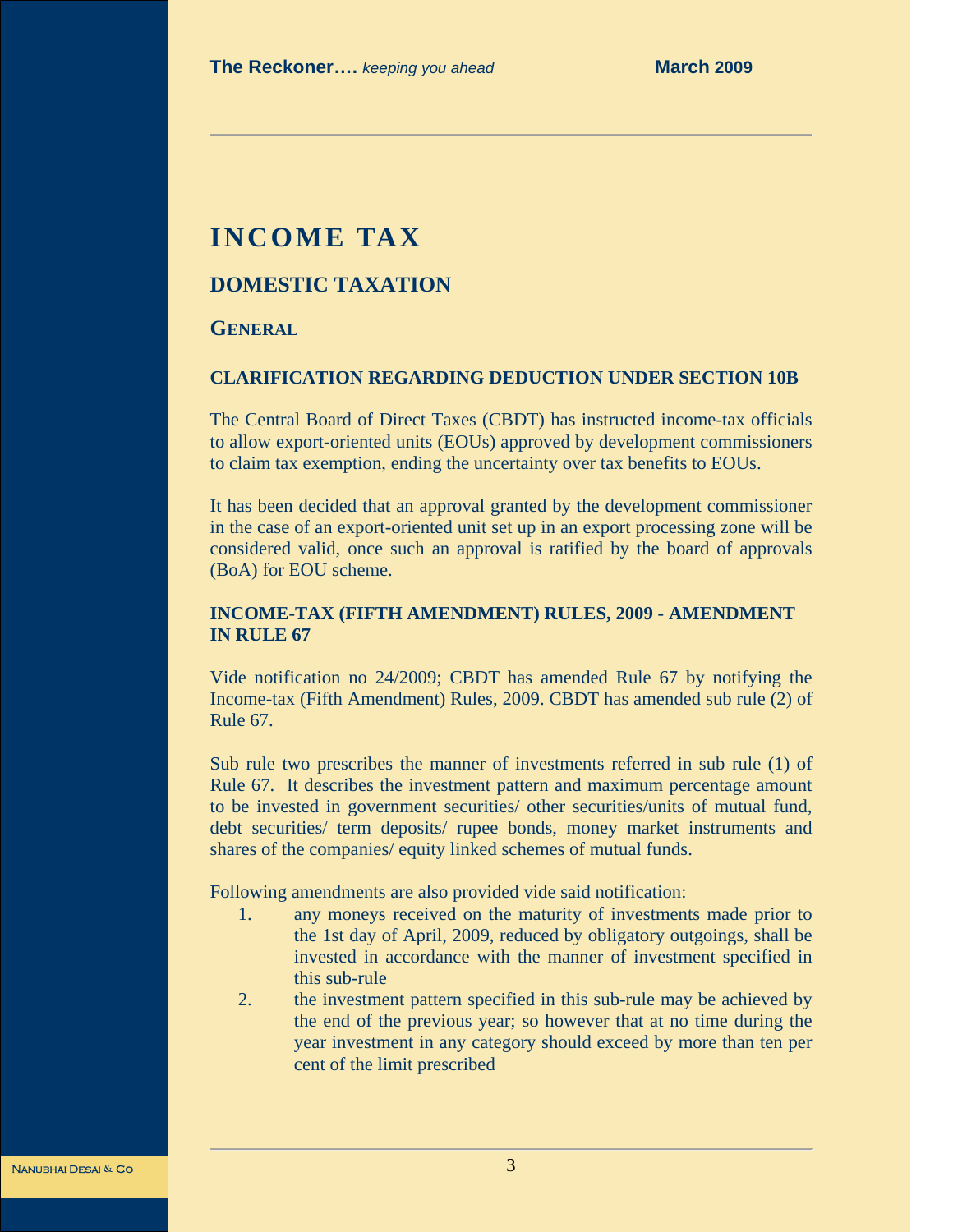- 3. irrespective of the proportion of investments stated, exposure of a trust to any individual mutual fund, which has been set up as a dedicated fund for investment in Government securities, shall not exceed five per cent of its total portfolio at any point of time
- 4. the turnover ratio, being the value of securities traded in the year divided by the average value of the portfolio at beginning of the year and the end of the year, should not exceed two.

### **INCOME-TAX (SIXTH AMENDMENT) RULES, 2009 – AMENDMENT IN RULE 37 BA AND INSERTION OF RULE 37 I**

Vide notification no 28/2009; CBDT has amended Rule 37BA (Credit for tax deducted at source for the purposes of section 199) and inserted Rule 37I (Credit for tax collected a source for the purposes of sub-section (4) of section 206C).

It has been notified that credit for tax deducted at source and paid to the Central Government shall be given to the person to whom payment has been made or credit has been given (hereinafter referred to as deductee) on the basis of information relating to deduction of tax furnished by the deductor to the income-tax authority or the person authorised by such authority. For claiming credit of tax by other person, it has provided that if the income on which tax has been deducted at source is assessable in the hands of a person other than the deductee, credit for such amount of tax deducted at source shall be given to the other person in certain specified cases under this rule. Sub rule (4) provides that credit for tax deducted at source and paid to the account of the Central Government shall be granted on the basis of the information relating to deduction of tax furnished by the deductor to the income-tax authority or the person authorized by such authority and on the basis of the information in the return of income in respect of the claim for the credit.

Rule 37I also provides for credit for tax collected a source for the purposes of sub-section (4) of section 206C.

# **CASE LAWS**

# **1. CIT vs. Inder V. Nankani (Bombay High Court)**

# **VDIS's declared diamonds not liable to tax**

The assessee under VDIS made a declaration which included assets in the form of diamonds. The assessee sold the diamonds and received consideration for the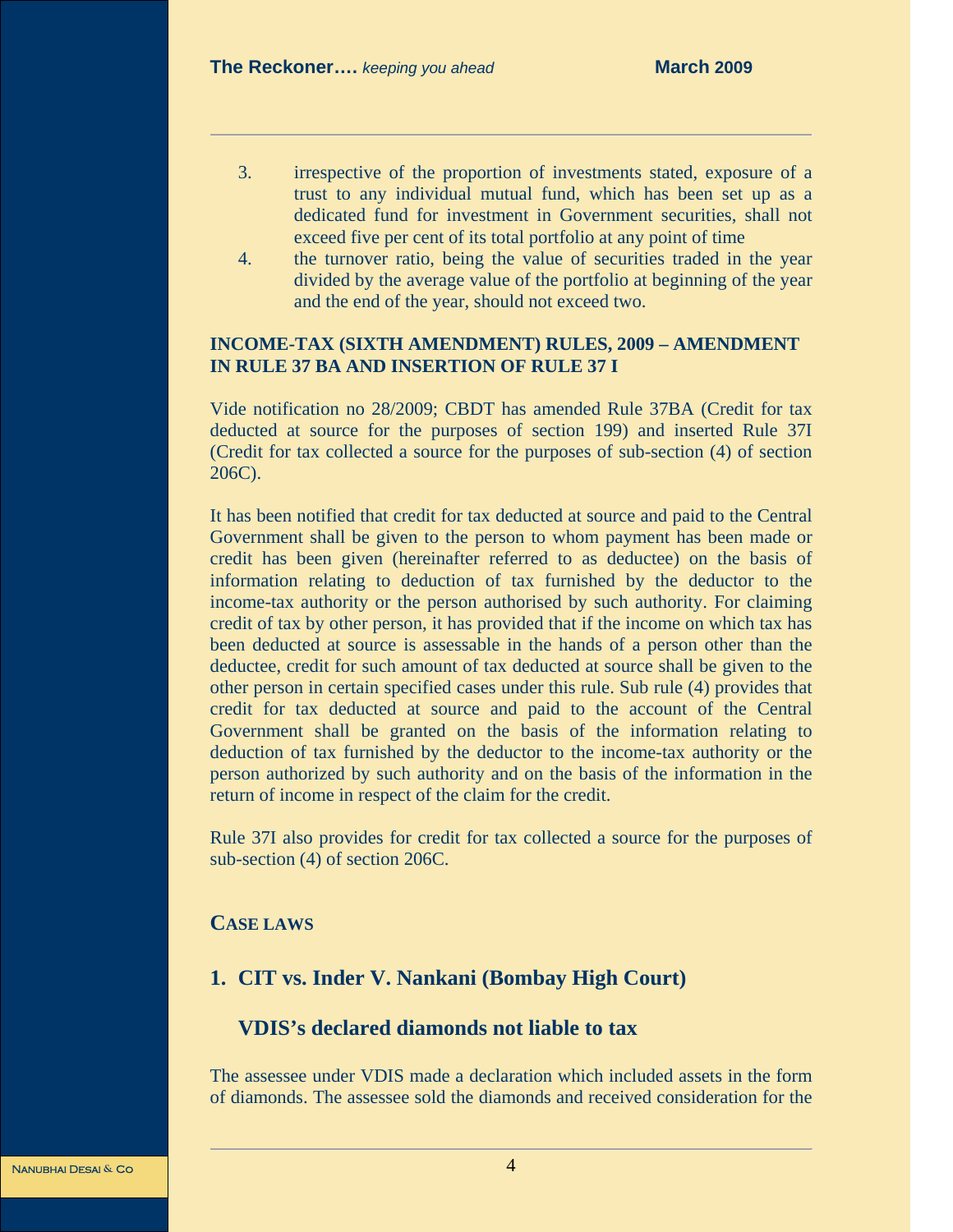same by cheque which was duly encashed and shown in the books of accounts. The Assessing Officer sought to add the said amount in his income on the ground that the assessee was unable to prove that he was actually in possession and ownership of the diamonds and as such, income received was undisclosed income.

During the course of appellate proceeding, the CIT (A) called for a report of the material which was in the possession of the Assessing Officer to arrive at a conclusion and CIT (A) also directed to submit a report whether an opportunity had been given to the assessee to cross examine the witness based on whose statement addition was sought to be done. The Assessing Officer failed to comply with the said directions. In these circumstances, CIT (A) proceeded to pass the order and which was subsequently affirmed by the ITAT. The tribunal in the instant case has held that the assessee had disclosed the diamonds in his possession at the time of VDIS declaration which was accepted. Once the consideration received from the purchaser which has not been doubted, the fact that there is doubt about the

second sale, cannot result in making addition, in the hands of the assessee.

On behalf of the assessee, the learned counsel submitted that there was no material before the Assessing Officer to show that the consideration received was not part of the sale transaction.

# **Decision of Bombay High Court:**

The Bombay High Court dismissed the appeal of department and held that considering the findings of facts in the case, this is not a fit case where question of law would arise.

# **2. CIT vs. Auric Investment and Securities Ltd (Delhi High Court)**

# **Penalty not attracted on account of disallowance of loss on the ground of speculative business**

The assessee had filed its return on October 31, 2001 declaring a loss of Rs 23,05,096. The assessee in its return of income has claimed an amount of Rs 22,15,837 in its profit and loss account on account of share trading loss and treated the same as normal business expense. The return was selected for scrutiny and assessment order was passed by assessing a loss of Rs 85,259 as a business loss. AO found that the loss under question claimed by assessee was speculative in nature which could be allowed to be adjusted against speculative income only. Therefore, the AO initiated penalty proceedings under section 271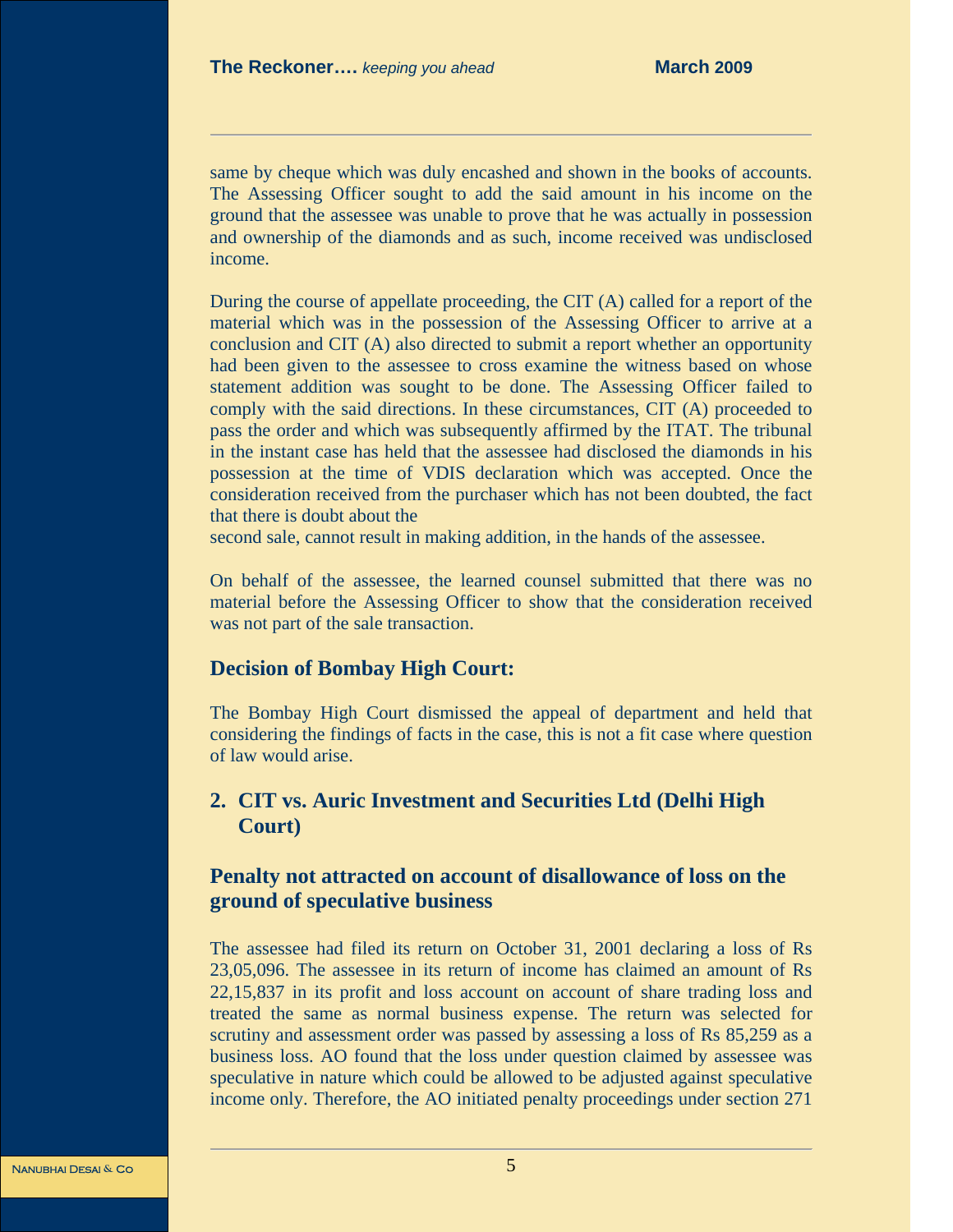(1) (c). He held that since the assessee has furnished inaccurate particulars of income to the extent of making a wrong claim of share trading loss against normal income and hence he was liable to penalty.

The assessee filed an appeal before CIT (A). CIT (A) deleted the penalty. Revenue challenged the order of CIT (A) before the Tribunal. The Tribunal has also dismissed the appeal of revenue.

Revenue then filed an appeal before the Delhi court stating that in the present case there is not only concealment of income but the assessee also furnished inaccurate particulars which would attract penalty under section 271 (1) (c).

## **Decision of Delhi High Court:**

The Delhi High Court passed the order dismissing the appeal of Revenue and held that the assessee has filed a loss return and was assessed as such, there is no question of any penalty being levied on the assessee.

# **3. Prasad Agents vs. ITO (Bombay High Court)**

# **Explanation to section 73 applies to valuation losses as well**

The assessee, being a non-banking financial company, had filed its return by claiming loss of Rs 6,00,877 in share trading as normal loss. The assessing officer had directed that this loss in share trading was a speculation loss having regard to the provisions of Explanation to Section 73 of the Income Tax Act, 1961.

The assessee preferred an Appeal before CIT (A). CIT (A) observed that the business of the appellant consisted of trading and investment in shares, debentures, bonds, mutual funds and other securities pursuant to its Memorandum of Association. CIT (A) held that the assessing officer was not justified to treat the loss in shares as speculative loss and accordingly the disallowance on that count was deleted.

Aggrieved by the order, Revenue preferred an appeal before Tribunal. The Tribunal placed reliance on the decision in the case of High Power Motors Pvt. Ltd Co. and on the judgment of the Supreme Court in Chainrup Sampathram.( 1951-(IT2)-GJX-0066) The Supreme Court held in the case of Chainrup Sampathram that loss or profit on account of valuation of closing stock has to be treated as speculative loss and allowable as revenue loss or revenue receipt as the nature of these profits are similar to the nature of business in trading of shares. Hence, the Tribunal set aside the order of CIT (A) and allowed the appeal of Revenue.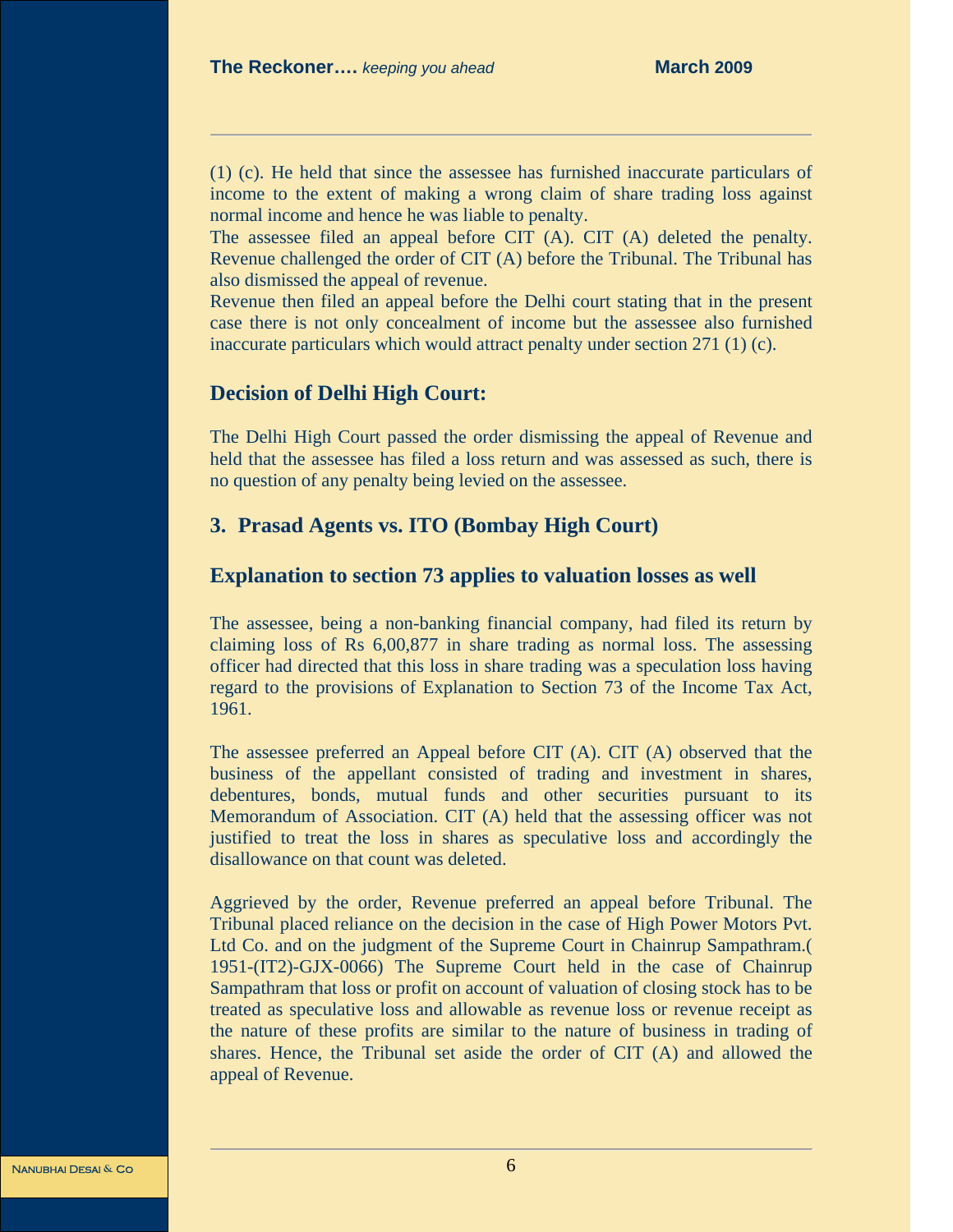The question rose before the Bombay High Court was whether the Explanation to s. 73 (which deems the loss from trading in shares by a company to be a speculation loss) can be confined only to cases where there is manipulation in shares of group companies and whether the loss arising on valuation of closing stock of shares is also covered.

## **Decision of Bombay High Court:**

The Bombay High Court passed the order dismissing the appeal of Assessee and held that though the Circular of the CBDT supports the interpretation that the object of the Explanation to section 73 is to curb manipulation of group companies' shares, the scope of the Explanation extends to all companies carrying on business in shares. It also held that though the Explanation refers to purchase and sale of shares and not to losses suffered on account of valuation, it applies to valuation losses as well as there is no difference between trading losses and losses on account of valuation.

## **4. CIT v. B Suresh (Supreme Court)**

# **Income from overseas rights to exploit feature film is eligible for tax holiday as sale of goods/merchandise**

Section 80HHC provides that an Indian resident company or a person resident in India engaged in the business of export out of India of any goods or merchandise is eligible for a deduction to the extent of profits derived from the export of such goods or merchandise. Such profits are to be computed as per the formula prescribed in the section.

# **Facts of the case**

The assessee transferred certain feature film rights for exploitation outside India and earned income in convertible foreign exchange. He accordingly claimed deduction for the same under section 80HHC of the ITA.

The Tax Authorities took the view that he was not entitled to such deduction on the ground that the export of movies/films was not of any 'merchandise' or 'goods' as envisaged under section 80HHC and that it was merely export of certain 'rights' as such in the film. The Tax Authorities also took the view that there was no 'sale' involved in the transaction; it was merely a 'lease' but not a 'sale' as understood in common parlance.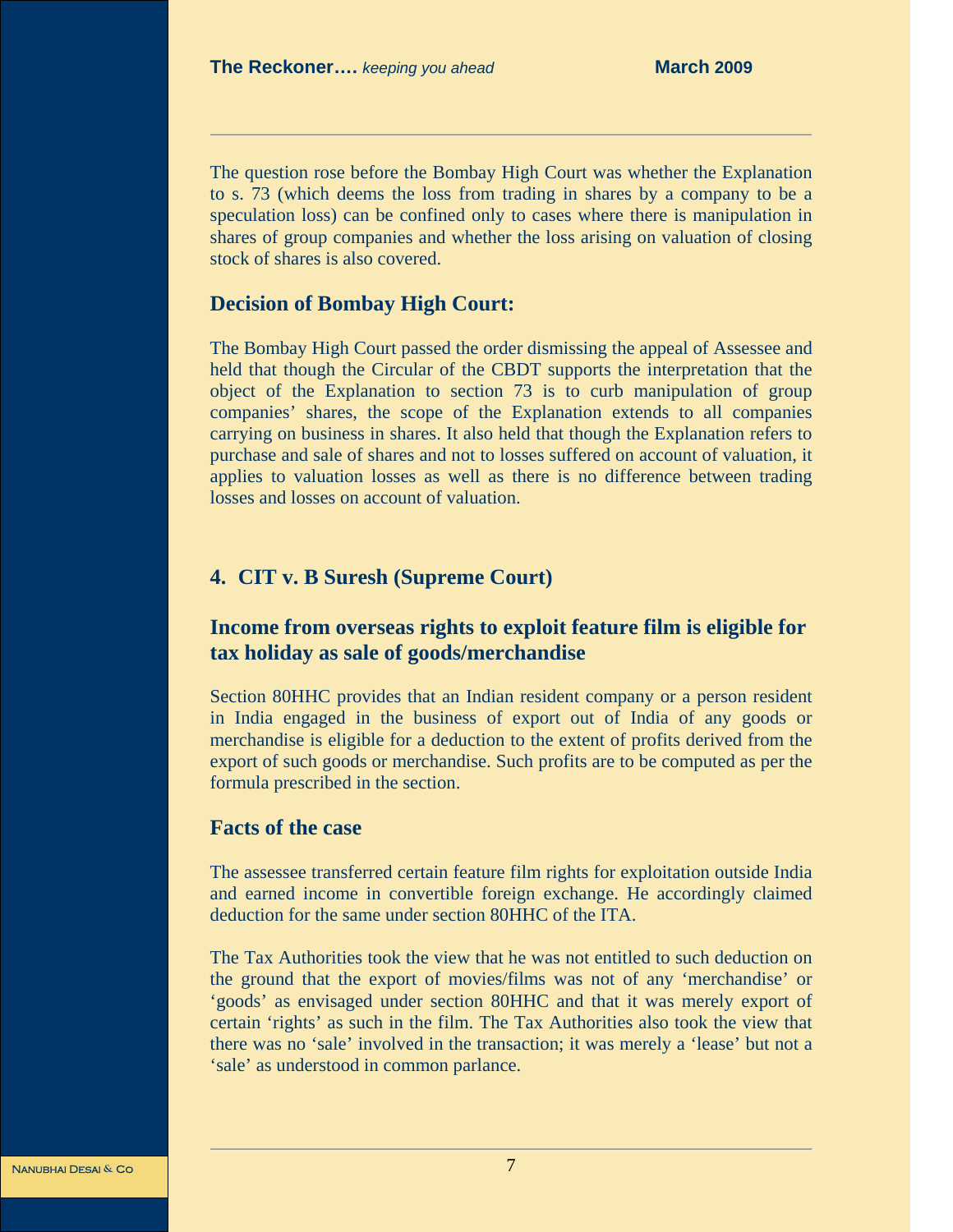# **The arguments of the Tax Authorities were that:**

- The assessee was not engaged in the export of goods and merchandise;
- The films recorded on beta-cam tapes did not qualify either as 'goods' or 'merchandise';
- Beta-cam tape (cassette) was only a medium of transfer; but there was no 'sale' of the film in beta -cam format and that the assessee had only transferred the right to use for a limited period of 5 years and since the title remained with him, such transaction would not qualify for tax deduction under section 80HHC;
- The films transferred on beta -cam tapes were given on lease with a right to telecast given to Star TV under a lease agreement for a period of 5 years; but there was no element of 'sale' so as to attract section 80HHC; and
- Movies are neither 'goods nor 'merchandise'.

The assessee appealed to the Commissioner (Appeals) who accepted his claim and allowed the benefit of deduction under section 80HHC. The Income Tax Appellate Tribunal (Tribunal) as well as the High Court also confirmed this view. The Tax Authorities finally approached the Supreme Court of India by way of a 'Special leave petition' which was granted by the Court.

# **Decision of Supreme Court**

The issue before the Supreme Court was whether foreign exchange earned by the assessee by transferring the right of exploitation of the films outside India by way of lease was eligible for deduction under section 80HHC?

The Supreme Court held that:

- The assessee was eligible for deduction under section 80HHC in respect of earning of foreign exchange from transfer of feature film rights outside India for exploitation;
- The Court observed that two key questions that arise for its consideration are: (i) whether foreign exchange earned from transfer of feature film rights for exploitation outside India, in the form of lease, is entitled to the benefit of section 80HHC deduction; and (ii) whether such 'rights' are goods/merchandise so as to qualify for this deduction;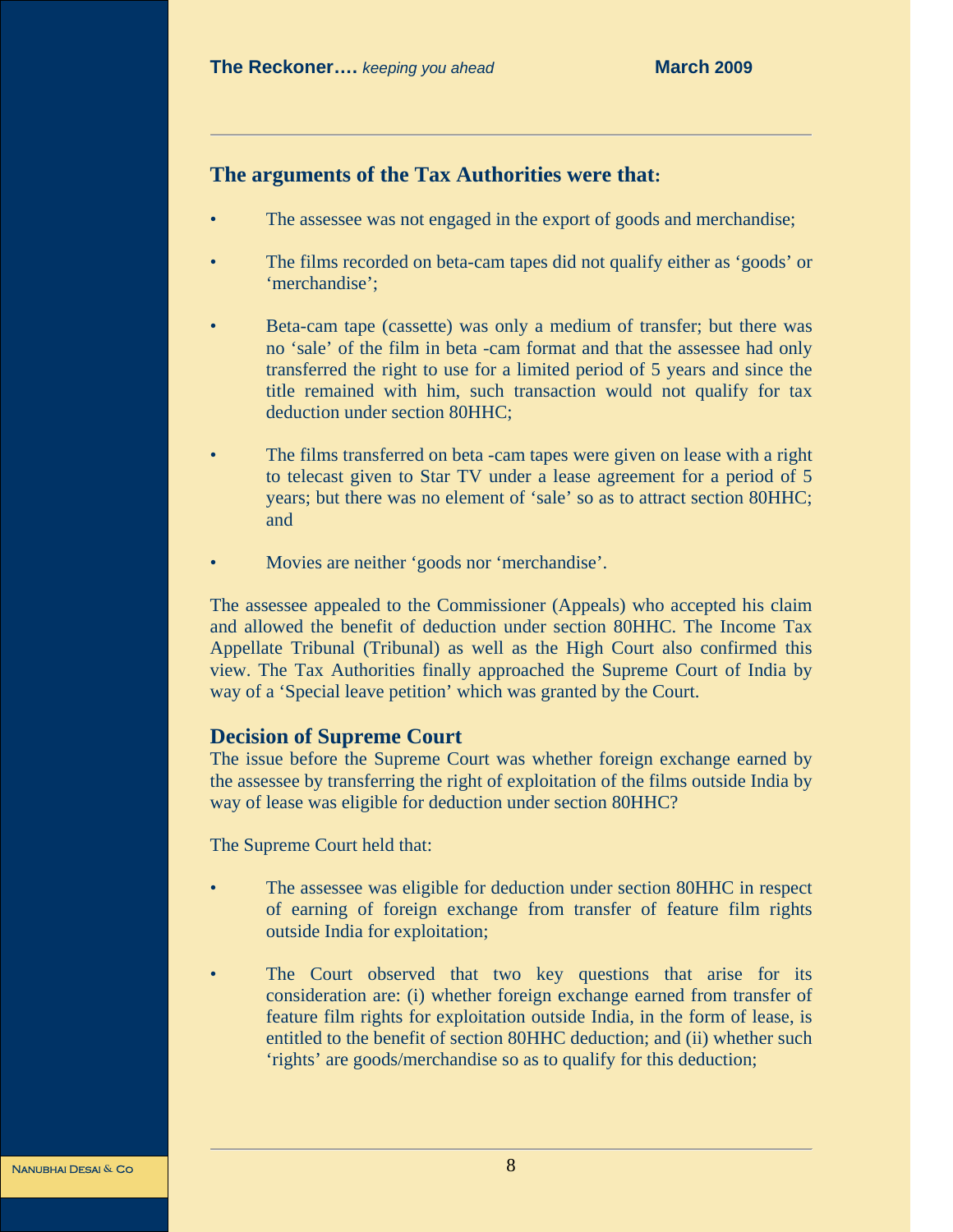- The Court observed that the basic requirement of section 80HHC is earning in foreign exchange and retention of profits for export business. Profits are embedded in the 'income' earned. Earning of income depends on sale of goods and services. With rapid technological advancement, the difference between goods and services is getting blurred with globalization and cross-border transactions and one needs to reinvent concepts such as goods, merchandise and articles. The assessee had bought rights of various decoders and had recorded movies on beta-cam tapes which were transferred as telecasting rights to Star TV for 5 years. Such rights of exploitation of films can be treated as articles of trade and commerce and as merchandise; and
- On the question whether transfer of such rights by way of lease would attract section 80HHC, the Court observed that in Rule 9A and Rule 9B of the Income Tax Rules, 1962 (IT Rules) the word 'lease' is included in the meaning of the word 'sale'. 'Sale' of the rights of exhibition of feature films would include the 'lease' of such rights. Rule 9B (6) of the IT Rules, provided that 'sale' of the rights of exhibition of a feature film would include 'lease' of such rights. Accordingly, the Court rejected the appeal of the Tax Authorities and concluded that the assessee was entitled to deduction under section 80HHC in respect of earning of foreign exchange from lease of overseas rights of exploitation of feature films.

The Supreme Court of India held that income from overseas rights to exploit feature film is eligible for tax exemption as sale of goods/merchandise under section 80HHC of the Income-tax Act, 1961 (ITA).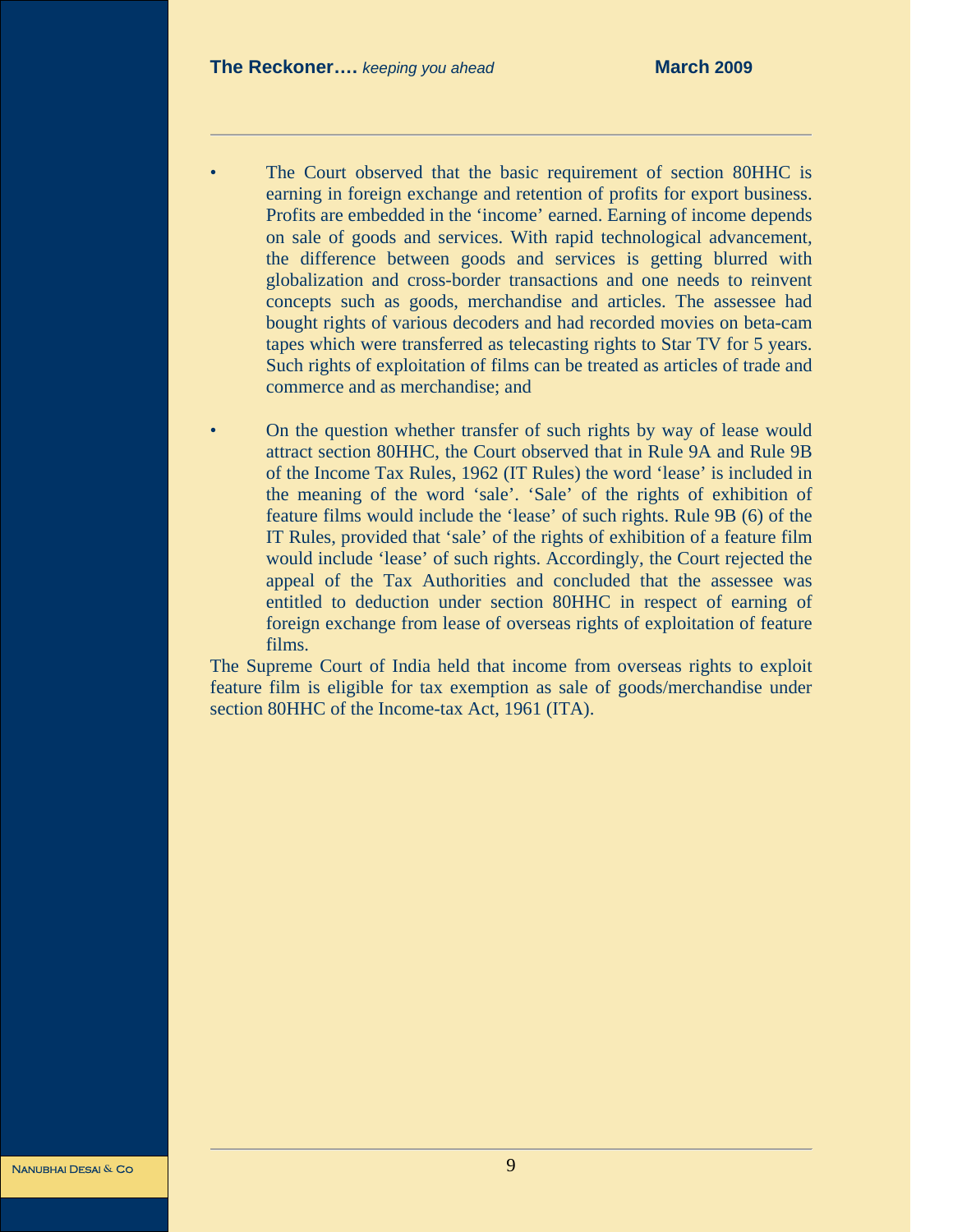# **International Taxation**

**CASE LAWS**

1. **DIT v. Sheraton International Inc, USA (Delhi High Court)** 

# **Fees earned by Sheraton USA from Indian Hotels/Clients are business profits and not taxable and not Royalty or Fee for Technical Services**

### **Facts of the case**

The assessee, Sheraton International Inc (Sheraton) is a foreign company incorporated in USA engaged in the business of providing service to hotels across the world. It entered into one agreement with ITC Ltd, an Indian company for providing services to three of its hotels in India. The scope of services envisaged in the agreement was publicity, advertisement and sales including reservation services. The tenure of the agreement was fixed at 10 years. In consideration of the services to be rendered by Sheraton, ITC Ltd was to pay a fee at the rate of 3% of the room sales.

For the period prior to India-USA Tax Treaty coming into existence, the fee received by Sheraton was taxed in India as 'Business income' on which withholding tax was deducted under section 195 of the ITA at the rate of 10%. After the India-USA Tax Treaty came into force, Sheraton reviewed its stand on taxability in India and claimed that the fee received by it was not taxable in India as it did not have any PE in India. Initially, the Tax Authorities in India accepted this stand and permitted remittance of fee to Sheraton without any withholding tax in India.

However, subsequently the Tax Authorities changed its view and held that the fee received by Sheraton was indeed taxable in India and accordingly, treated ITC Hotels Ltd as an agent of Sheraton for recovery of the taxes.

The view of the Tax Authorities was that Sheraton was 'making available' to ITC Ltd its technical and consultancy services; provision of training to its employees; use of its trademark; technical know-how, documentation and manuals, etc. Accordingly, they held that fees earned by Sheraton were 'Fees for Included Services' (FIS) falling under Article 12(4)(b) of the India-USA Tax Treaty. They also held that Sheraton had a 'business connection' with India and accordingly, fee received was deemed to accrue, or arise in India and therefore,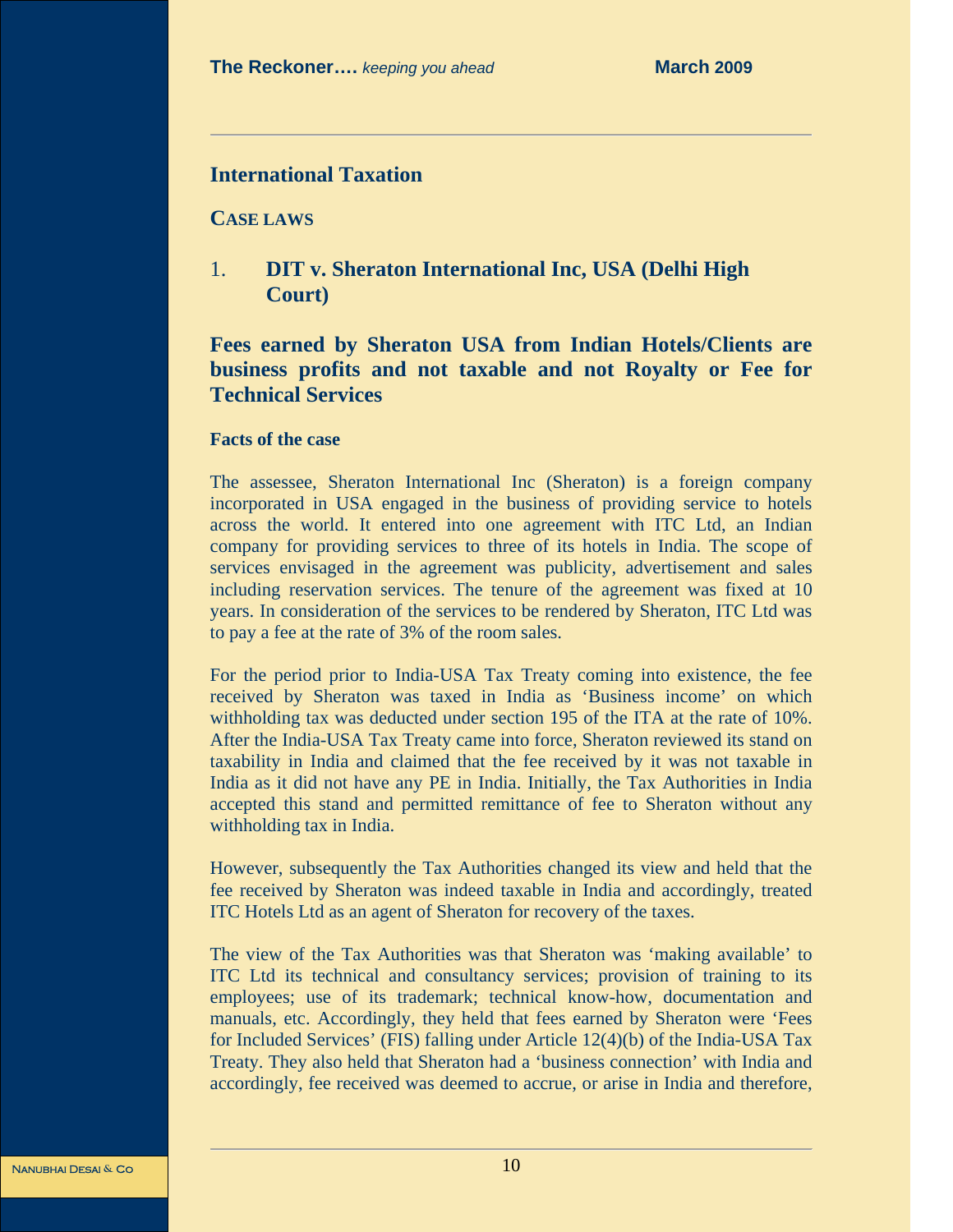taxable in India under section 9 of the ITA. They estimated the income at INR 300 million and held that it was taxable in India as FIS at the rate of 15%.

On appeal, the Commissioner (Appeals) classified the services rendered by Sheraton into four different categories. He treated the usage of Sheraton's trademark, trade name, etc. and payments made towards reservation services and services for maintaining high international standards as 'Royalty' income taxable in India under Article 12(3) (a) of the India-USA Tax Treaty. Since services in the nature of publicity, marketing, promotion activities etc were rendered outside India, he held them to be commercial income (business profits) not taxable in India in the absence of Sheraton's PE in India. Accordingly, he held that 75% (3 out of 4 services taxable in India) of the total payment made to Sheraton was taxable in India.

On second appeal, the Tribunal held that the fees received were business profits not taxable in India in the absence of a PE in India. The Tax Authorities then appealed to the High Court for adjudication and ruling.

## **Decision of Delhi High Court**

The key issue before the Court was whether the Tribunal was right in law in taking the view that fee earned by Sheraton from Indian hotels/clients for the services rendered under the agreement were in the nature of 'Business profits' falling under Article 7 of the India-USA Tax Treaty?

The High Court held that:

- Fees earned by Sheraton were not FIS;
- The main purpose of the agreement between Sheraton and ITC was to promote the business, keeping in mind their mutual interests through worldwide publicity, marketing and advertisement. All other services rendered by Sheraton were incidental and ancillary to this main object under the agreement;
- Article 12(4)(b) of the India-USA Tax Treaty would have no applicability in such a case. The Court referred to the Memorandum of Understanding (MoU) forming part of the India-USA Tax Treaty and the examples set out therein. Article 12(4)(b) applied to those services which related to areas where a technology was made available; whereas in this case, Sheraton was providing its services to the hotel industry in relation to advertisement, publicity and sales promotion which were not in the nature of technical or consultancy service involving making available any technology, etc;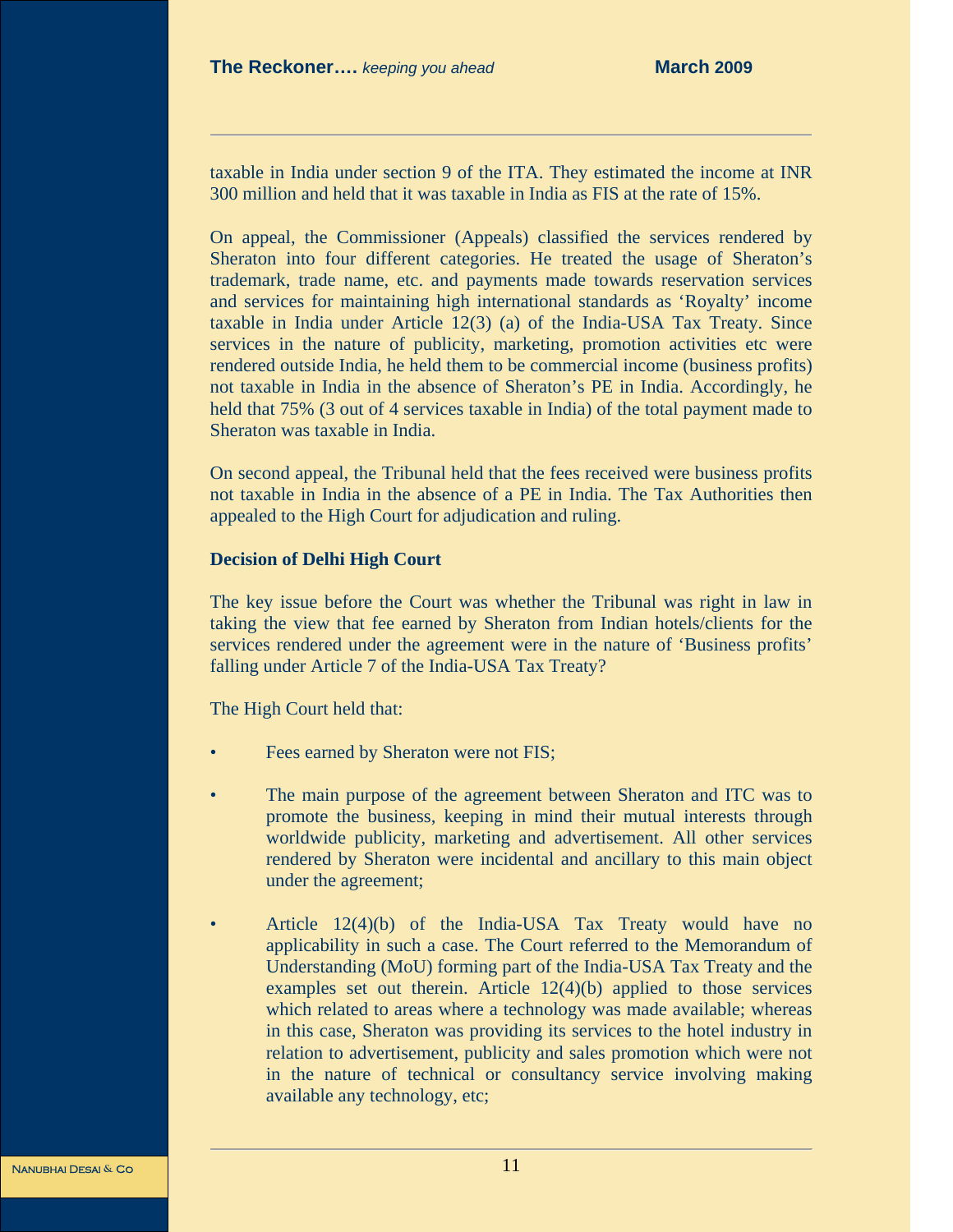- Referring to the MoU, the Court further observed that the examples and illustrations as set out in the MoU did not relate to or cover 'hotel industry' as such. One of such areas as indicated in the MoU is communication through satellite or otherwise. The Court rejected the argument of the Tax Authorities that the interface between the reservation system of Sheraton and that of the Indian hotels/clients was covered in this category of illustration in the MoU;
- The Court observed that it was an area which was specified in the MoU for ascertaining the services relating thereto being of technical and consultancy nature making technology available whereas the services rendered by Sheraton were in the field of hotel industries. Such services being advertisement, publicity and sales promotion activities, they can not be viewed as technical or consultancy services making available any technology, etc. as envisaged in Article 12(4)(b). Secondly, the interface between the computerized reservation system of Sheraton and the computerized reservation system of the Indian hotels/clients was provided to facilitate the reservation of hotel rooms by the customers globally as an integral part of the integrated business arrangement. This interface was neither separable nor independent of the main integrated job undertaken by Sheraton of rendering services in relation to marketing, publicity and sales promotion. Such services cannot be regarded as technical and consultancy services that make available any technology to the Indian hotels/clients in the field of communication through satellite or otherwise. No communication through satellite was involved in the interface between the computerized reservation system of the assessee and that of the Indian hotels/clients; and
- The Court observed that what was transferred to the Indian company through the service contract was 'commercial information'. The mere fact that technical skills were required by the performer of the services in order to perform the commercial information, services does not make the service a technical service within the meaning of Article 12(4) (b) of the India-USA Tax Treaty. Accordingly, the Court concluded that the main service rendered by Sheraton to its client-hotels was advertisement, publicity and sales promotion, keeping in mind their mutual interest, and, in that context, the use of trademark, trade name or the stylized 'S' or other enumerated services under the agreement were incidental to the main service. Such payments were neither 'Royalty' under section 9(1) (vi) of the ITA nor Fee for Technical Services (FTS) under Section 9(1) (vii) of the ITA or FIS under Article 12. They were 'Business profits' covered in Article 7 of the India-USA Tax Treaty, not taxable in India in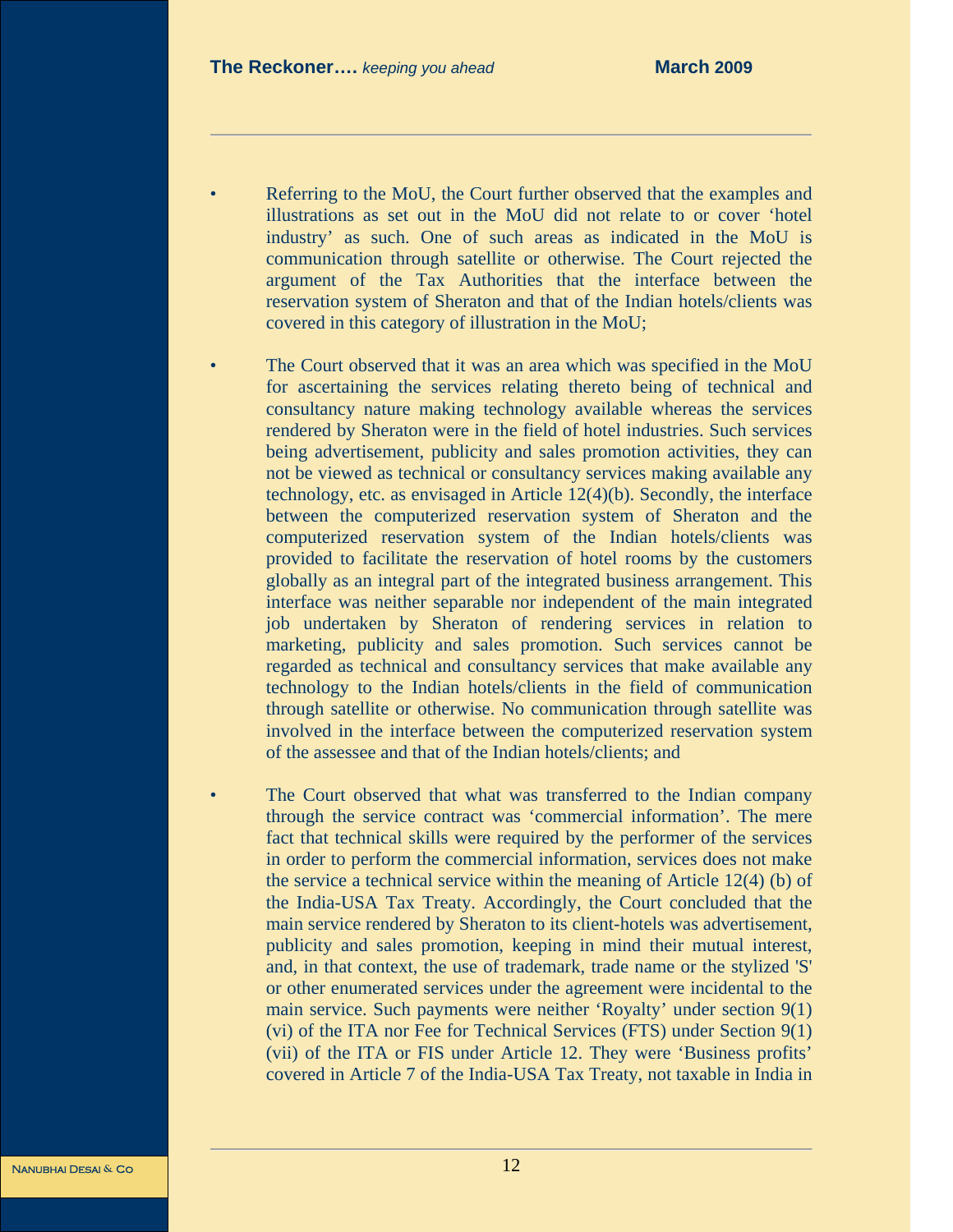the absence of a PE in India. Accordingly, the Court rejected the appeal of the Tax Authorities and confirmed the decision of the Tribunal.

The Delhi High Court held that fees earned by foreign company from Indian Hotels/Clients for services rendered were in the nature of 'Business profits' falling under Article 7 of the India-USA Tax Treaty and not taxable in India in the absence of a PE in India.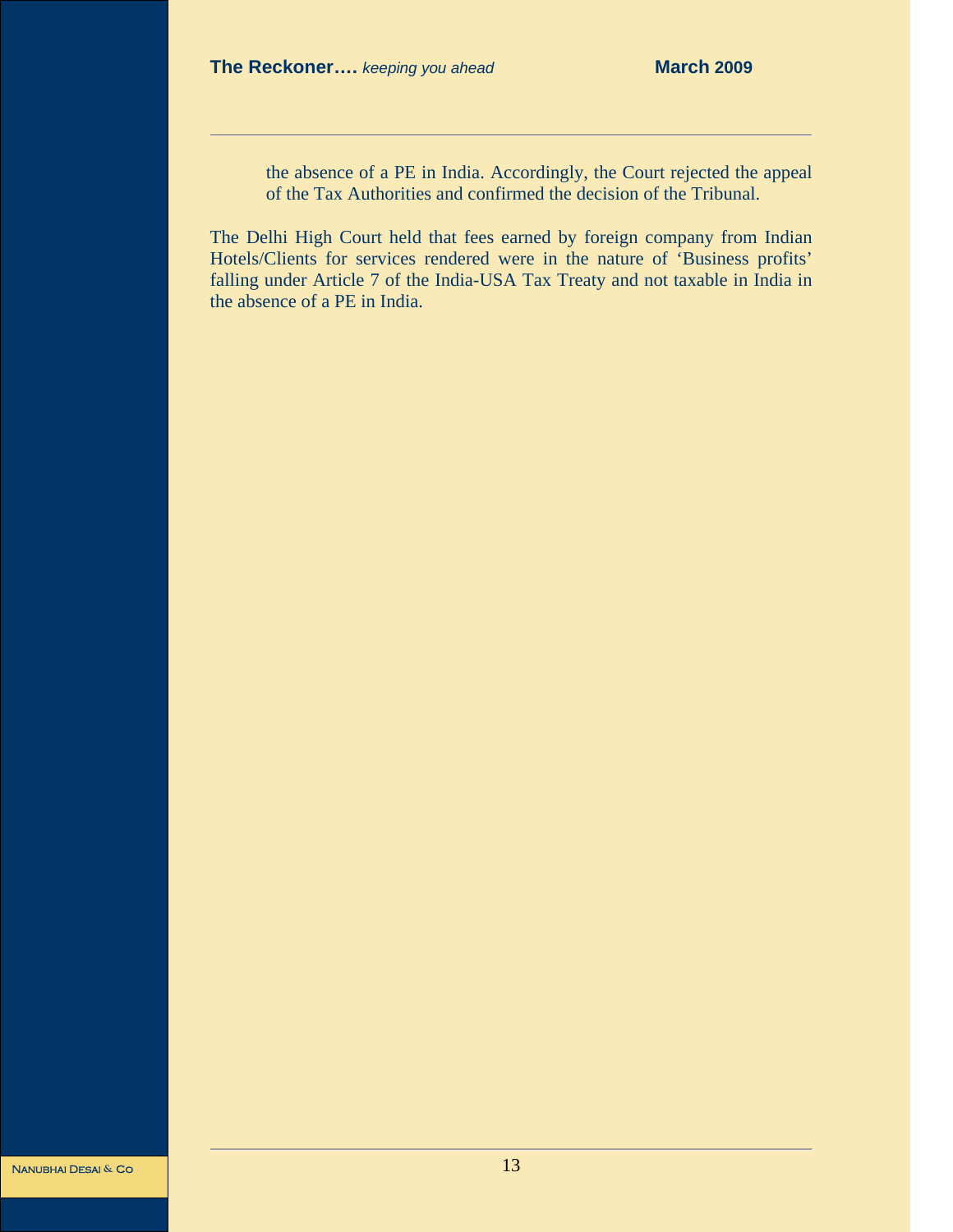# **ACCOUNTS & AUDIT**

**Revised Standards on Auditing (SA) 530 (Revised) "Audit Sampling" and (SA) 540 (Revised) "Auditing Accounting Estimates, Including Fair Value Accounting Estimates, and Related Disclosures"** 

Recently the Institute of Chartered Accountants of India (ICAI) has come out with revised Standards on Auditing (SA) 530 (Revised) "Audit Sampling" and (SA) 560 (Revised) "Subsequent Events"

### **Revised Standard on Auditing (SA) 530 (Revised) "Audit Sampling"**

This Standard on Auditing (SA) applies when the auditor has decided to use audit sampling in performing audit procedures. It deals with the auditor's use of statistical and non statistical sampling when designing and selecting the audit sample, performing tests of controls and tests of details, and evaluating the results from the sample.

This SA complements SA 500 (Revised), which deals with the auditor's responsibility to design and perform audit procedures to obtain sufficient appropriate audit evidence to be able to draw reasonable conclusions on which to base the audit opinion. SA 500 (Revised) provides guidance on the means available to the auditor for selecting items for testing, of which audit sampling is one means.

# **Revised Standard on Auditing (SA) 540 (Revised) "Auditing Accounting Estimates, Including Fair Value Accounting Estimates, and Related Disclosures"**

This Standard on Auditing (SA) deals with the auditor's responsibilities regarding accounting estimates, including fair value accounting estimates, and related disclosures in an audit of financial statements. Specifically, it expands on how SA 315 and SA 330 and other relevant SAs are to be applied in relation to accounting estimates. It also includes requirements and guidance on misstatements of individual accounting estimates, and indicators of possible management bias.

### *Effective Date*

These SAs are effective for audits of financial statements for periods beginning on or after April 1, 2009.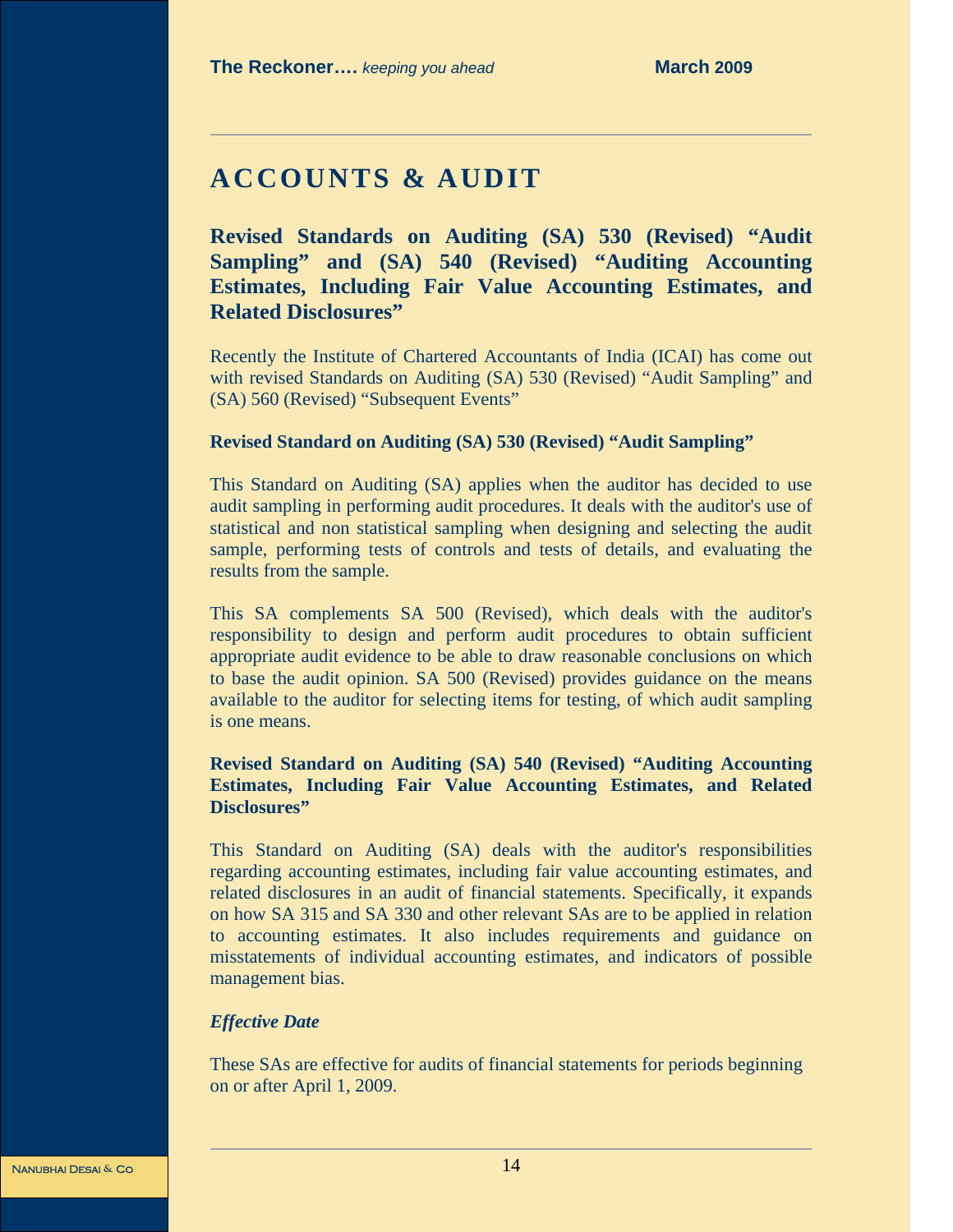# **Standards on Internal Audit (SIA) 12 "Internal Control Evaluation" and (SIA) 13 "Enterprise Risk Management"**

Recently the Institute of Chartered Accountants of India (ICAI) has come out with Standards on Internal Audit (SIA) 12, "Internal Control Evaluation" and Standards on Internal Audit (SIA) 13, "Enterprise Risk Management".

### **Standards on Internal Audit (SIA) 12 "Internal Control Evaluation"**

The purpose of this Standard on Internal Audit is to establish standards and provide guidance on the procedures to be followed by the internal auditor in evaluating the system of internal control in an entity and for communicating weaknesses therein to those charged with governance.

### **Nature, Purpose and Types of Internal Controls**

Internal controls are a system consisting of specific policies and procedures designed to provide management with reasonable assurance that the goals and objectives it believes important to the entity will be met. "Internal Control System" means all the policies and procedures (internal controls) adopted by the management of an entity to assist in achieving management's objective of ensuring, as far as practicable, the orderly and efficient conduct of its business, including adherence to management policies, the safeguarding of assets, the prevention and detection of fraud and error, the accuracy and completeness of the accounting records, and the timely preparation of reliable financial information. The internal audit function constitutes a separate component of internal control with the objective of determining whether other internal controls are well designed and properly operated.

### **Standards on Internal Audit (SIA) 13 "Enterprise Risk Management"**

The purpose of this Standard on Internal Audit is to establish standards and provide guidance on review of an entity's risk management system during an internal audit or such other review exercise with the objective of providing an assurance thereon, Ibis Standard applies where the internal auditor has been requested by the management to provide such an assurance on the effectiveness of its enterprise risk management system.

Enterprise risk management enables management to effectively deal with risk, associated uncertainty and enhancing the capacity to build value to the entity or enterprise and its stakeholders. Internal auditor may review each of these activities and focus on the processes used by management to report and monitor the risks identified.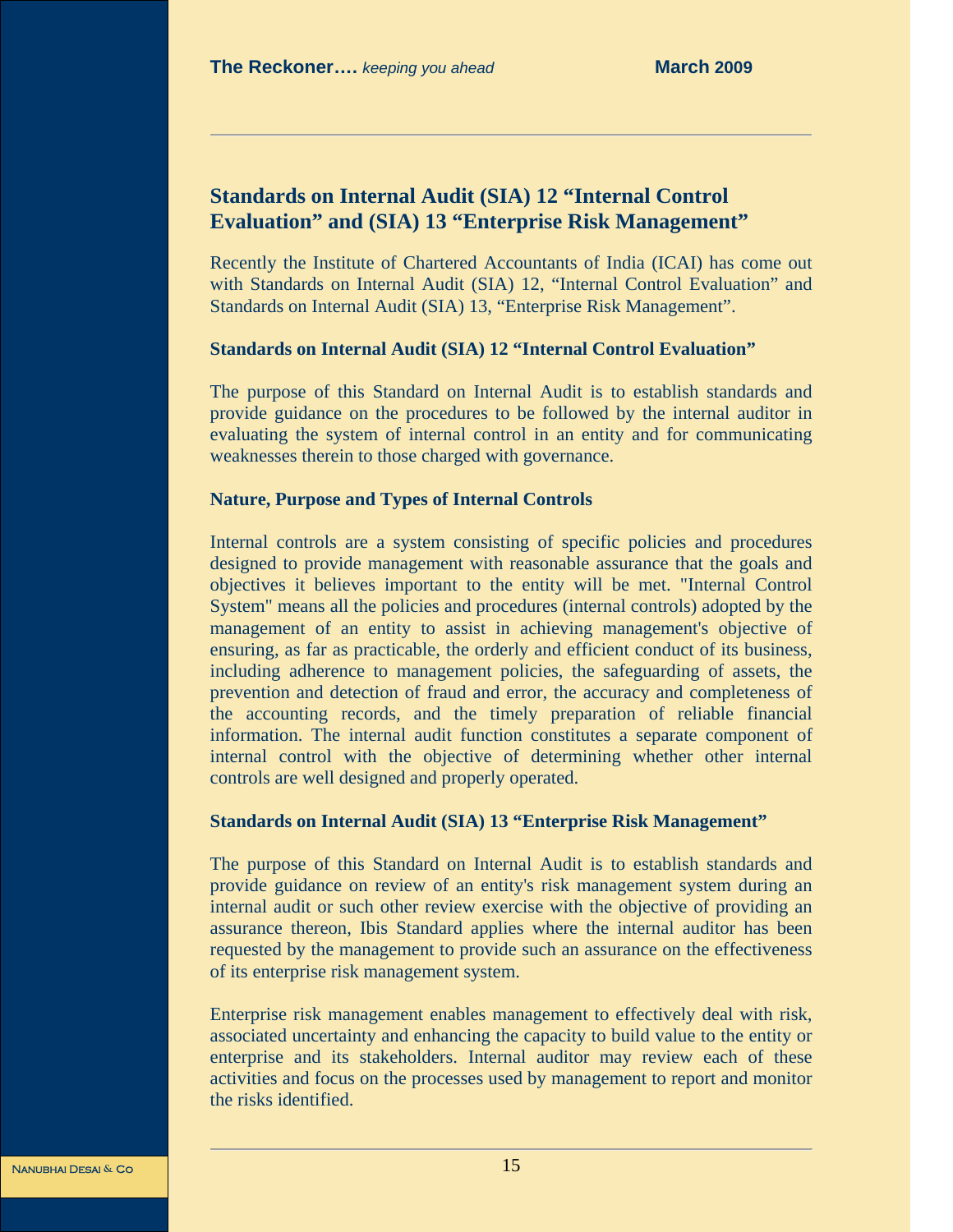### **Risk and Enterprise Risk Management**

Risk is an event which can prevent, hinder, fail to further or otherwise obstruct the enterprise in achieving its objectives. A business risk is the threat that an event or action will adversely affect an enterprise's ability to maximize stakeholder value an to achieve its business objectives. Risk can cause financial disadvantage, or example, additional costs or loss of funds or assets. It can result in damage, loss of value and /or loss of an opportunity to enhance the enterprise operations or activities. Risk is the product of probability of occurrence of an event and the financial impact of such occurrence to an enterprise.

Risk may be broadly classified into strategic, Operational, Financial and Knowledge. Strategic Risks are associated with the primary long term purpose, objectives and direction of the business. Operational Risks are associated with the on going, day to day operations of the enterprise. Financial Risks are related specifically to the processes, techniques and instruments utilised to manage the finances of the enterprise, as well as those processes involved in sustaining effective financial relationships with customers and third parties. Knowledge Risks are associated with the management and protection of knowledge and information within the enterprise.

These Standards shall become mandatory from such date as may be notified by the Council in this regard.

# **Internal auditor cannot be tax auditor for the same company.**

Come April 1, an internal auditor of an organization cannot take up tax audit of the same entity. The auditing profession regulator — the Institute of Chartered Accountants of India (ICAI) – has now decided to implement this norm in true spirit from this date. This decision will mainly impact those chartered accountancy firms that were being appointed as internal auditors and also performing tax audits for the same organization. It also covers those employees who had taken up the role of an internal auditor.

The stipulation that an internal auditor cannot be a tax auditor has been put in place to ensure there is quality of service and auditor independence is maintained.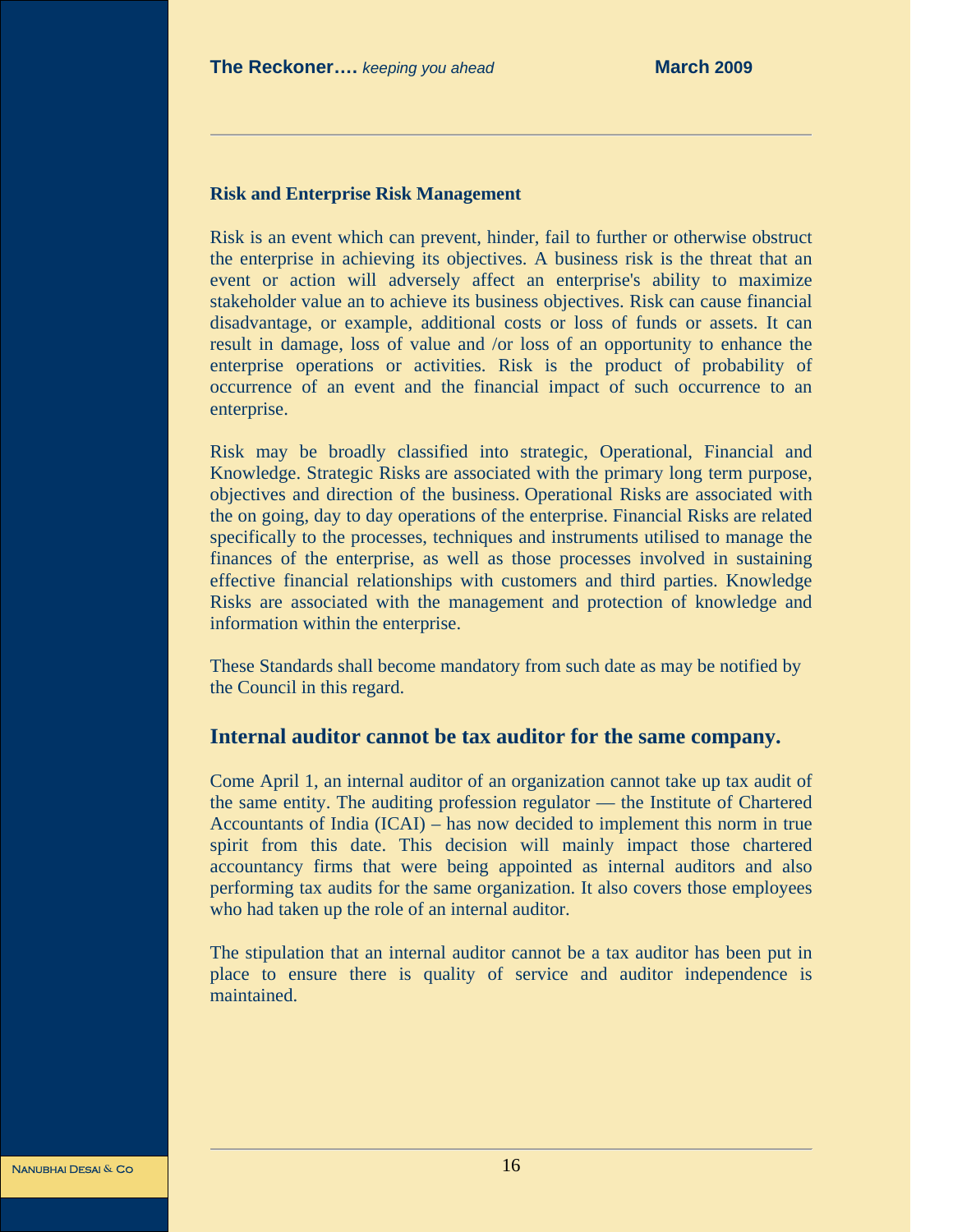# **Auditors may get powers to refuse to sign accounts.**

Auditors may get powers to refuse signing a company's accounts if these are not found to be in order. A special group constituted by the Institute of Chartered Accountants of India (ICAI), the statutory body regulating the profession in India, is veering round to the view that the institute should push for statutory backing to such a move.

Company balance sheets could soon acquire a new look, with the government asking ICAI to suggest ways to strengthen reporting norms following Satyam Computer Services founder Ramalinga Raju's shock confession to long-term financial fraud. ICAI sources said the mandate from the government was to ensure that company managements did not use notes to accounts as a cover-up for misdemeanors.

The special group will finalize the recommendations over the next few weeks and submit its report to the ministry of corporate affairs (MCA).

Currently, auditors may only qualify accounts if managements are unwilling to accept the discrepancies they point out.

# **International Federation of Accountants (IFAC's) Publishes Quality Control Implementation Guide for Small and Medium Practices**

To help further to Small and Medium Practices (SMPs) in the implementation of international standards, IFAC has published a Guide to Quality Control for Use by Small- and Medium-sized Practices. This non-authoritative implementation guide is intended to help SMPs understand and efficiently apply International Standard on Quality Control (ISQC) 1,Quality Control for Firms that Perform Audits and Reviews of Financial Statements, and Other Assurance and Related Services, as redrafted under the IAASB's Clarity Project\* (http://web.ifac.org/clarity-center/index).

Developed by CGA-Canada for IFAC's Small and Medium Practices (SMP) Committee, the guide uses an integrated case study to illustrate how to implement the requirements of ISQC 1, and includes two sample firm policy manuals and key checklists and forms. It can be downloaded free-of-charge from IFAC's online bookstore at www.ifac.org/Store/. A Microsoft Word version is available to allow for translation and adaptation by institutes and small firms.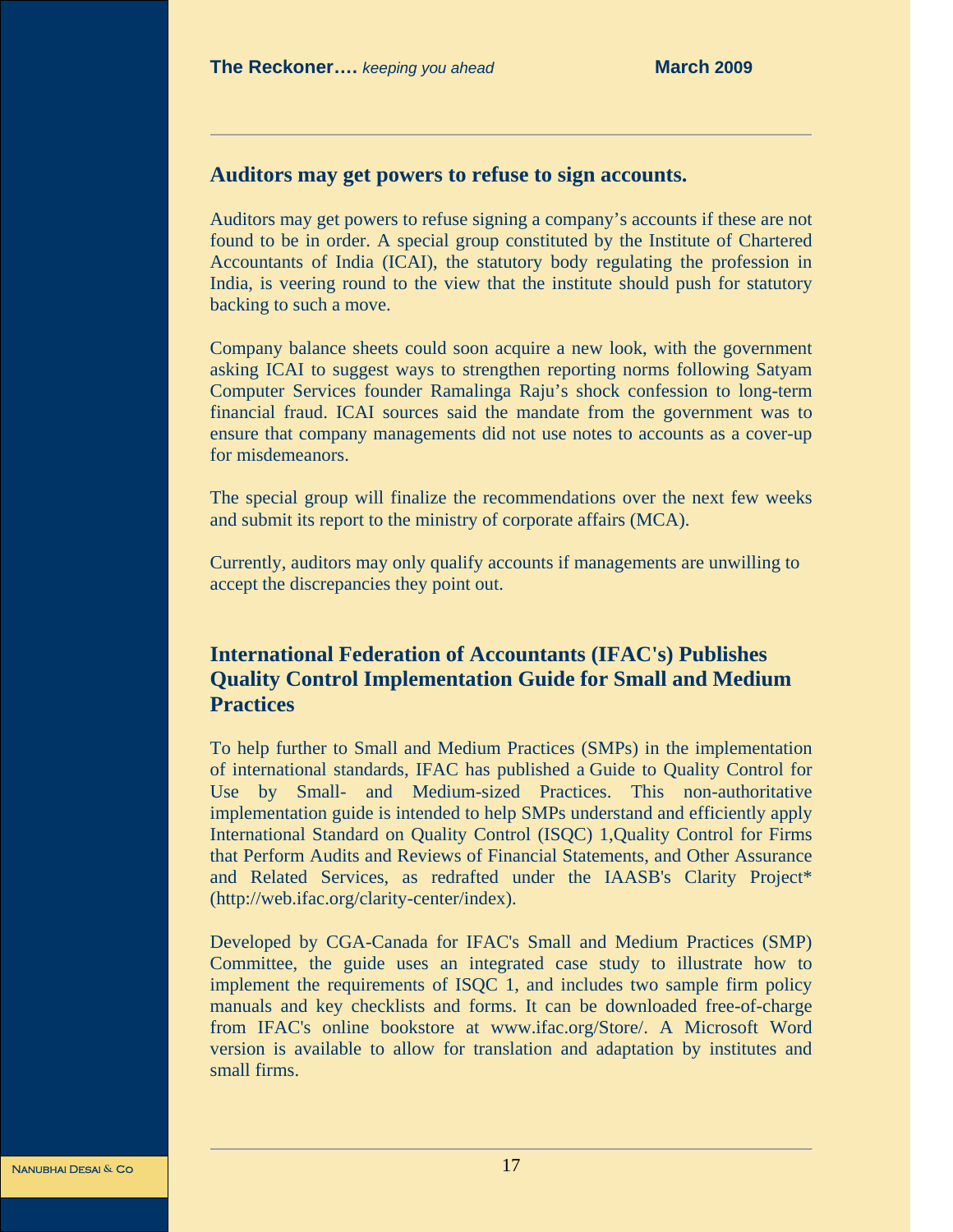The guide will help SMPs provide high-quality services to their clients and contribute to improving audit quality.